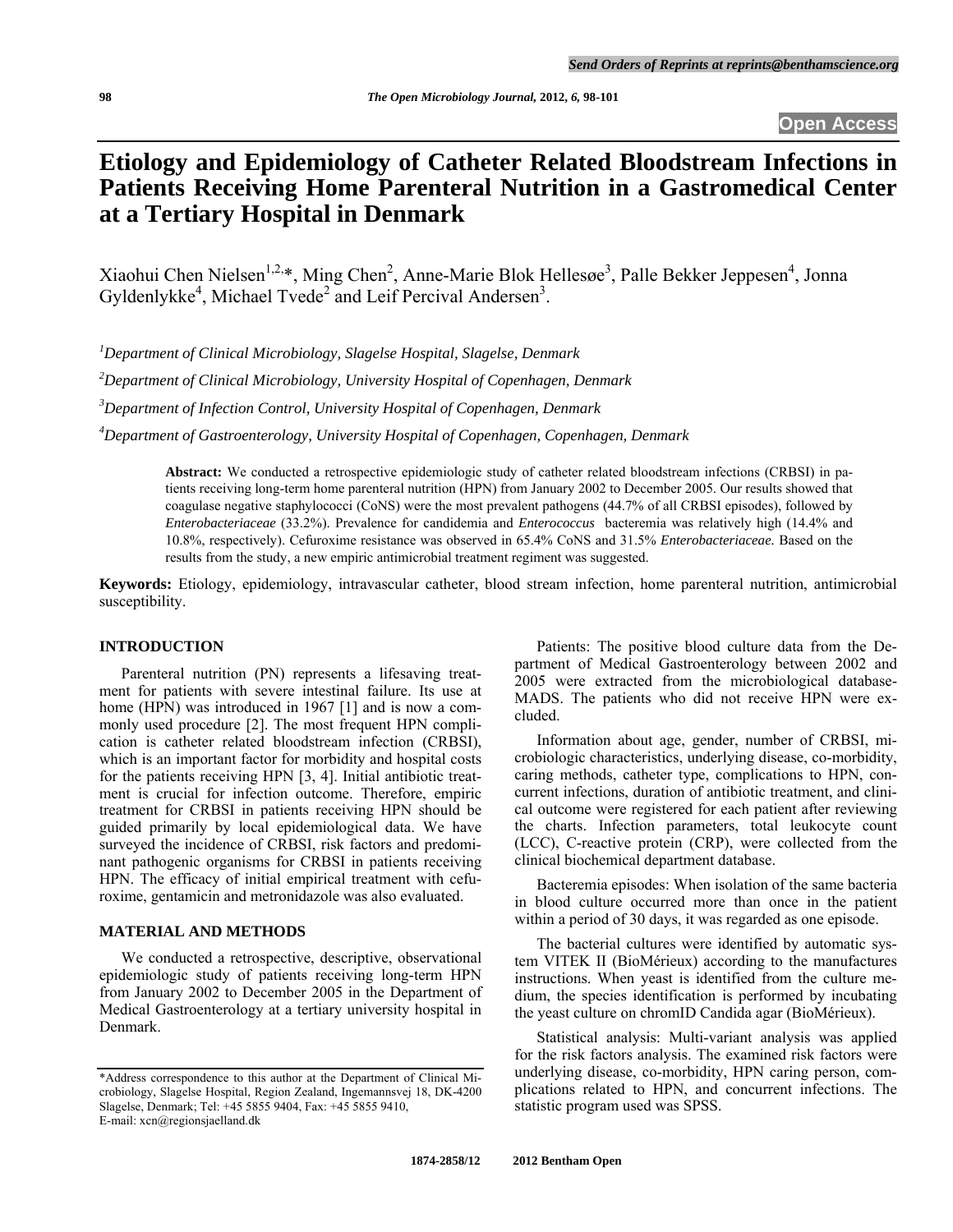The project is approved by DataTilsynet in Denmark.

### **RESULTS**

 A total of 216 patients receiving HPN were registered in the Department of Medical Gastroenterology between 2002 and 2005. The inclusion criteria for the patient to go with parenteral support is intestinal failure, i.e. the inability to maintain sufficient fluid, electrolyte, micro- or macronutrient balance when on oral or enteral nutrtition.

 All patients had an uncoated one-lumen silicone rubber catheter Broviac catheter (Bard Limited, Crawley, UK).

 All patients follow the standard operational procedure of the department.

 There were no restrictions for the physical activities. However, most of the patients had limited physical activities and more sedentary life because of their disease. Only 20% of patients could continue their professional occupation.

 The most frequent primary disease for patients receiving HPN was Crohns disease (27.8%), followed by arterial/venous mesenteric infarction (24.7%) and radiation enteritis (19.6%).

 54.6 % of the patients handled the HPN by themselves, 5.2 % patients had family members to handle the HPN, while 27.8 % patients had a care assistant to handle the HPN (Table **1**).

| Table 1. | Demographical and Clinical Characteristics for the |
|----------|----------------------------------------------------|
|          | 97 Patients with CRBSI in the Period 2002-2005     |

| <b>Characteristics</b>                   | <b>Cohort</b> |  |  |
|------------------------------------------|---------------|--|--|
| Sex, number of patients                  |               |  |  |
| Male: female                             | 38:59         |  |  |
| Age, years                               |               |  |  |
| Mean (range)                             | 54.2 (18-87)  |  |  |
| Primary disease, number (%)              |               |  |  |
| Chrohn's disease                         | 27(27.8)      |  |  |
| Colitis ulcerosa                         | 8(8,3)        |  |  |
| Arteial/venous mesenteric infarction     | 24 (24.7)     |  |  |
| Radiation enteritis                      | 19(19,6)      |  |  |
| Miscellaneous                            | 19(19.6)      |  |  |
| Co-morbidity, number $(\% )$             |               |  |  |
| Diabetes mellitus                        | 10(4.4)       |  |  |
| Immunosuppression <sup>a</sup>           | 10(4.4)       |  |  |
| Others                                   | 15(16.5)      |  |  |
| HPN caring, number $(\% )$               |               |  |  |
| Patient self                             | 53 (54.6)     |  |  |
| Patient's family                         | 27(27.8)      |  |  |
| Caregiver                                | 5(5.2)        |  |  |
| Patient self and caregiver/family member | 12(12.4)      |  |  |

<sup>a.</sup>Patients who had received chemotherapy or radiation therapy in the past one month, and/or if the total leukocyte count is less than 1.5 million/ml were considered as immunosuppressed.

 225 ICRB episodes from 97 patients were identified by the microbiological database-MADS and the patients clinical chart. The incidence of CRBSI was 44.9%.

 Fifty out of 97 patients (51%) had more than one CRBSI episode. Polymicrobial infections were registered in thirtyseven out of 225 episodes (16.4%). CRBSI occurred after 30 days of catheter installation in 92.9% of episodes, while CRBSI occurred after one year of catheter installation comprised 61.4% of the patients. Fifteen patients died during the observation period, while no death related to CRBSI among the patients on HPN was observed.

 The catheters were preserved as long as it is functional. When CRBSI occurs, preservation of the catheter will be attempted with relevant antimicrobial therapy. Recurrent infections and sepsis related to CRBSI are two of the indications for the removal of a catheter.

 The distribution of the predominant microorganism based on infection episodes were:

 Coagulase negative *Staphylococci* (CoNS) appeared in 44.7 % CRBSI episodes (43 patients). *Enterobacteriaceae* appeared in 33.2% (47 patients), *Candida* spp. in 14.4% (18 patients), *Enterococcus* spp. in 10.8% (13 patients), and *S. aureus* in 9.2% (15 patients). Anaerobic bacteria were found only in 1.3% (3 patients). Among *Candida* spp., 38.6% (13 patients) had *C. albicans*, 31.8% (9 patients) had *C. glabrata,* while in 5 patients both *Candida* spp. were found. It was not possible to evaluate the infections were nosocomial or community acquired, since the patients were in the hospital surroundings very often. The distribution of predominant microorganisms for each year is shown in Table **2**.

Antimicrobial susceptibility:

 Among CoNS, 65.4% were methicillin resistant, and 31.6% were resistant to both methicillin and gentamicin. All *S. aureus* isolates were sensitive to methicillin and gentamycin. No MRSA was observed in the period. Among *Enterococcus* spp*.*, 37.8% isolates were resistant to carbapenems. All *Staphylococcus* and *Enterococcus* isolates were susceptible to vancomycin. Among *Enterobacteriaceae*, 9.2% were ciprofloxacin resistant, 10.6% were gentamicin resistant, 31.5% were cefuroxime resistant, and 11.4% were resistant to ceftriaxon. Only 4% were resistant to both cefuroxime and gentamicin. The presence of extended β-lactamase was not investigated since it was not part of the routine procedure. All *Enterobacteriaciae* isolates were susceptible to carbarpenem.

 Combination of intravenous cefuroxime, gentamicin and metronidazole was the standard empirical antimicrobial therapy regiment in this department and this combination was used as initial treatment for 61.1% of the CRBSI episodes. Cefuroxime, ciprofloxacin and metronidazole was the initial treatment in 12.4 % episodes. All patients received antibiotic treatment at duration of 6-14 days. None of the examined risk factors were associated with higher risk for relapse or recurrent infections or any specific microorganism based on multi-variant analysis (SPSS).

## **DISCUSSIONS**

 The incidence of CRBSI varies from studies to studies [5-7]. In this study, 44.9% of all patients receiving HPN in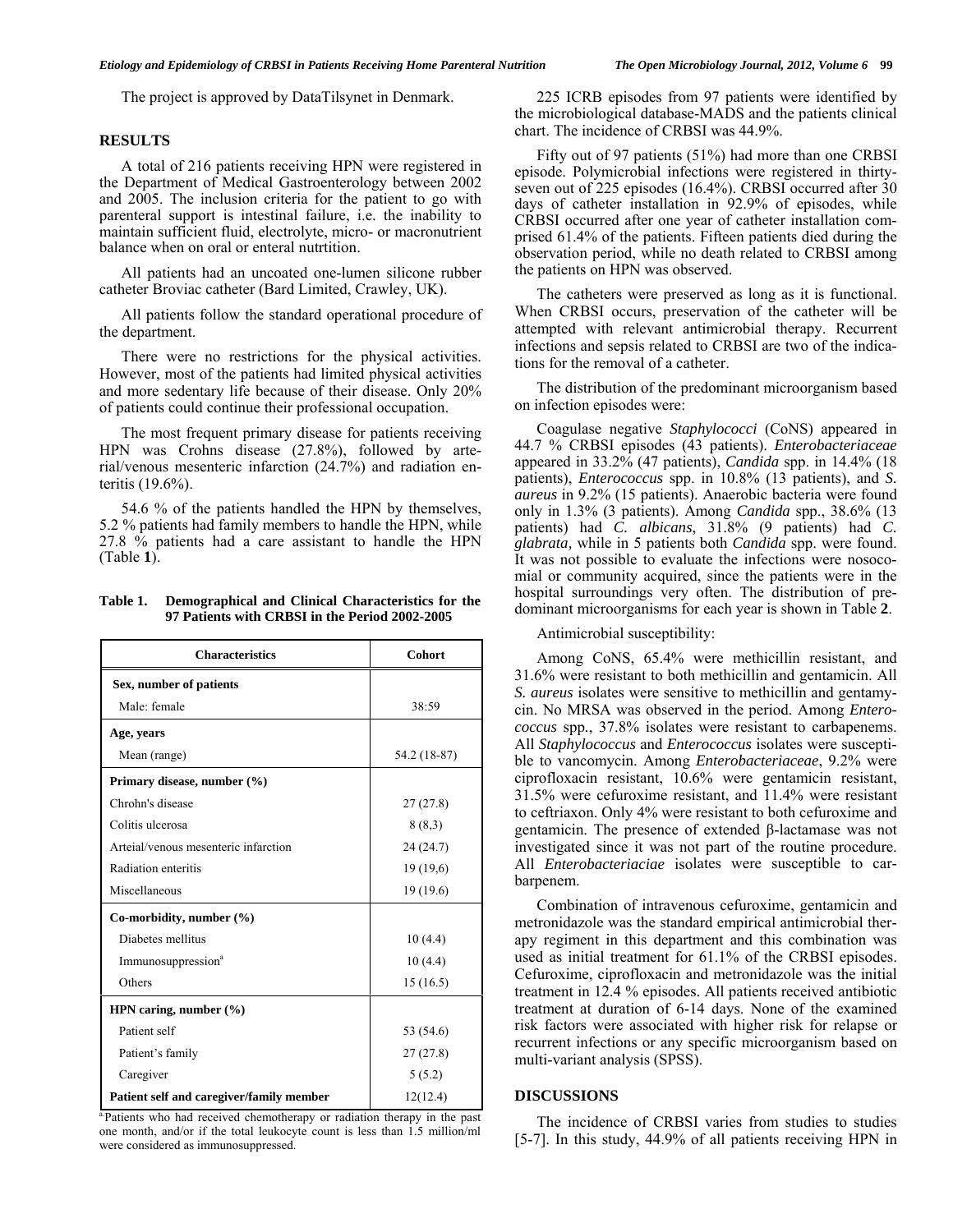| Table 2. Epidemiology of Microorganisms Causing Catheter-related Bloodstream Infections in Patients Receiving Home Par- |  |  |  |  |
|-------------------------------------------------------------------------------------------------------------------------|--|--|--|--|
| enteral Nutrition (HPN) from Year 2002 to 2005 (Some of the Episodes were Multi-microbial)                              |  |  |  |  |

|                                      | Episodes with Certain Pathogen in Number (%) |          |          |             |  |  |
|--------------------------------------|----------------------------------------------|----------|----------|-------------|--|--|
| <b>Pathogenes</b>                    | 2002                                         | 2003     | 2004     | 2005        |  |  |
| S. aureus                            | 5(12.1)                                      | 6(13.0)  | 2(4.4)   | 5(5.4)      |  |  |
| CoNS                                 | 8(19.5)                                      | 12(25.5) | 21(46.7) | 41 $(44.6)$ |  |  |
| Enterobactericiae                    | 17(41.4)                                     | 19(40)   | 12(24.4) | 29(31.5)    |  |  |
| <i>Enterococcus</i> spp.             | 2(4.9)                                       | 5(10.6)  | 3(6.7)   | 12(13.0)    |  |  |
| Candida albicans                     | 1(2.4)                                       | 2(4.2)   | 1(2.2)   | 5(5.4)      |  |  |
| Candida non albicans                 | 5(12.1)                                      | 2(4.2)   | 2(4.4)   | 8(8.7)      |  |  |
| <b>Total CRBSI episodes (number)</b> | 41                                           | 47       | 45       | 92          |  |  |

the period 2001-2005 had CRBSI. Though the rate of CRBSI is relatively high, the mortality related to CRBSI was zero during the period year 2002 to 2005.

This study shows that the first infections occurred after 30 days of catheter installation in 92.9% of cases. Besides, we could not identify any of the risk factors registered for relapse/recurrent infections, which indicated that the prolonged use of catheter is probably the only predisposing factor for CRBSI in this population. This can only be clarified by a prospective or a case-control study.

 The most predominant microorganisms found in this population were CoNS, comprising 44.7% of the CRBSI episodes. This is in agreement with the earlier published studies [5, 6, 8]. 31.6% of CoNS were resistant to both methicillin and gentamicin, leading to 13.8% of all CRBSI episodes. There was an increase of CoNS CRBSI from 2002 (19.6%) to 2005 (44.6%), while *Enterobacteriaciea* and *S. aureus* became less dominant (Table **2**). Apparently, the empirical antibiotic therapy played important role on the population of microorganisms.

 The number of blood cultures increased from 2002 to 2004 annually at about 13%, while from 2004 to 2005 increased at 50 %. This probably had contributed partly to the significant increase in the number of CRBSI episodes in 2005 (Table **2**). The number of new patients per year with CRBSI was relatively constant, approximately 25 patients/year.

 *Candida* spp. had been involved in 14.4% CRBSI episodes. Among these episodes, 61.4 % had non-albicans species involved, which demand treatment with broad-spectrum anti-fungal drugs. The high prevalence of candidemia was also shown from earlier studies [5, 8], which is a reflection of the long-term use of intravascular catheter. It has been reported that the incidence of candidemia has increased in various parts of the world over the last decades and some species are not fully susceptible to fluconazole [9, 10]. This implies that empiric treatment for *Candida* in CRBSI should be with echinocandins, liposomal amphotericin or new generation azoles.

 The empirical antibiotic therapy was cefuroxime, gentamicin and metronidazol in the period 2001-2005. The current antibiotic therapy regiment for this patient group is changed to cefuroxime and ciprofloxacin. The removal of metronidazol from the empirical antibiotic therapy was guided by the fact that only 1.3 % of all CRBSI episodes were caused by anaerobic bacteria. Both antibiotic regiments are able to treat most of the serious bacterial infections, such as *S. aureus* and *Enterobacteriaceae*. However, these regiments are not able to cover 95% of the predominant etiology, leaving especially a great part of the CoNS (13.8 % of all infection episodes), *Enterococcus* spp. (10.4 %), and *Candida* spp. (14.4 %) untreated. Consequently, we suggest that vancomycin and an effective anti-fungal drug, such as echinocandin, could be considered into the empirical therapy.

 According to the results from this study, we strongly believe that the empiric antibiotic treatment regiment should be based on the local epidemiology data. Regular monitoring of the predominant pathogenic organisms for CRBSI in patients receiving HPN is important for adjusting the empiric treatment strategy.

### **CONFLICT OF INTEREST**

 All authors report no conflicts of interest relevant to this article.

### **ACKNOWLEDGEMENTS**

None declared.

## **REFERENCES**

- [1] Dudrick SJ, Wilmore DW, Vars HM, Rhoads JE. Long-term total parenteral nutrition with growth, development, and positive nitrogen balance. Nutr Hosp 2001; 16: 287-92.
- [2] Van GA, Messing B. Home parenteral nutrition in adults: new trends raise new questions. Nutrition 1997; 13: 479-80.
- [3] Bonifacio R, Alfonsi L, Santarpia L, *et al*. Clinical outcome of long-term home parenteral nutrition in non-oncological patients: a report from two specialised centres. Intern Emerg Med 2007; 2: 188-95.
- [4] Cicalini S, Palmieri F, Noto P, Boumis E, Petrosillo N. Diagnosis of intra vascular catheter-related infection. J Vasc Access 2002; 3: 114-9.
- [5] Jeppesen PB, Staun M, Mortensen PB. Adult patients receiving home parenteral nutrition in Denmark from 1991 to 1996: who will benefit from intestinal transplantation? Scand J Gastroenterol 1998; 33: 839-46.